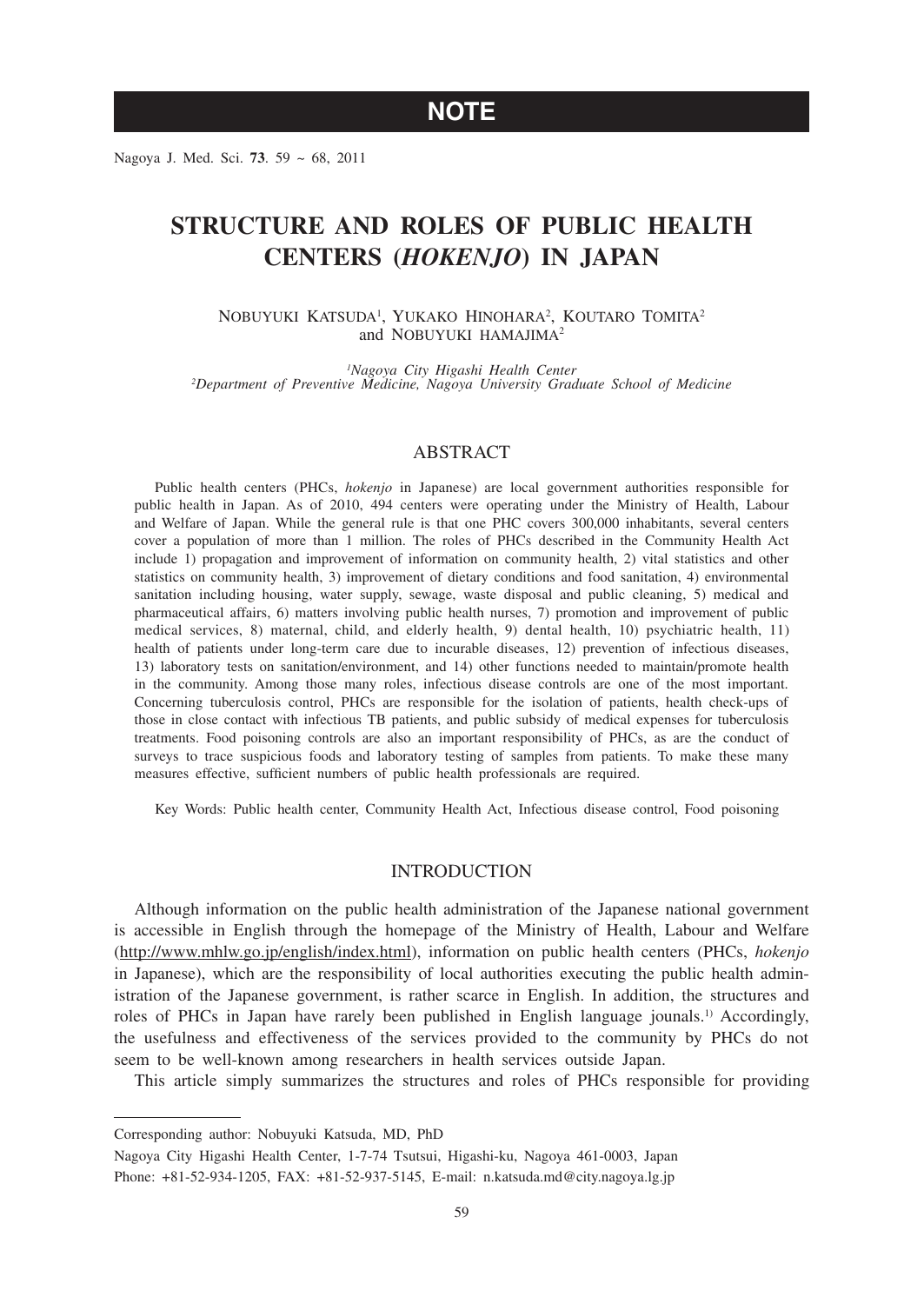the fundamentals of community health in Japan.

# HISTORY OF PUBLIC HEALTH CENTERS

The first Public Health Center Act (*Hokenjo Hou* in Japanese) was enacted in 1937, and in the following year, a Ministry of Health and Welfare was established by the national government of Japan. After Japan's defeat in the Second World War, a new Public Health Center Act was established in 1947, which covered the appropriate administrative roles in medical and pharmaceutical affairs, food sanitation, and environmental health. Through the steady development of social structures, the needs of communities for PHCs have become greatly diversified. To meet those diversified demands, the Public Health Center Act was amended to the Community Health Act (*Chiiki Hoken Hou* in Japanese) in 1994. It clearly specified the roles of prefectural governments and municipal/town/village local governments in community health. The Act incorporated municipal/town/village health centers (HCs, *hoken senta* in Japanese) as the proxies of PHCs. The Ministry of Health and Welfare and the Ministry of Labour were combined to establish the Ministry of Health, Labour and Welfare in 2001.<sup>2)</sup>

After such the disasters as the Hanshin-Awaji earthquake on January 17, 1995, and the sarin gas crime on March 20, 1995, PHCs were also expected to assume the additional role of administrative centers for health crisis management.<sup>2,3)</sup>

# STRUCTURE OF HEALTH ADMINISTRATION

Health administration in Japan is basically structured along the line of the Ministry of Health, Labour and Welfare to prefectures, PHCs, and cities/towns/villages. In cities designated by the Ordinance of Community Health Act and special wards of Tokyo, the organizational line runs from the Ministry of Health, Labour and Welfare to the designated cities or the special wards, and finally to PHCs, as shown in Fig. 1. The prefectural PHCs cover several cities/towns/villages,



**Fig. 1** Basic structure of health administration in Japan.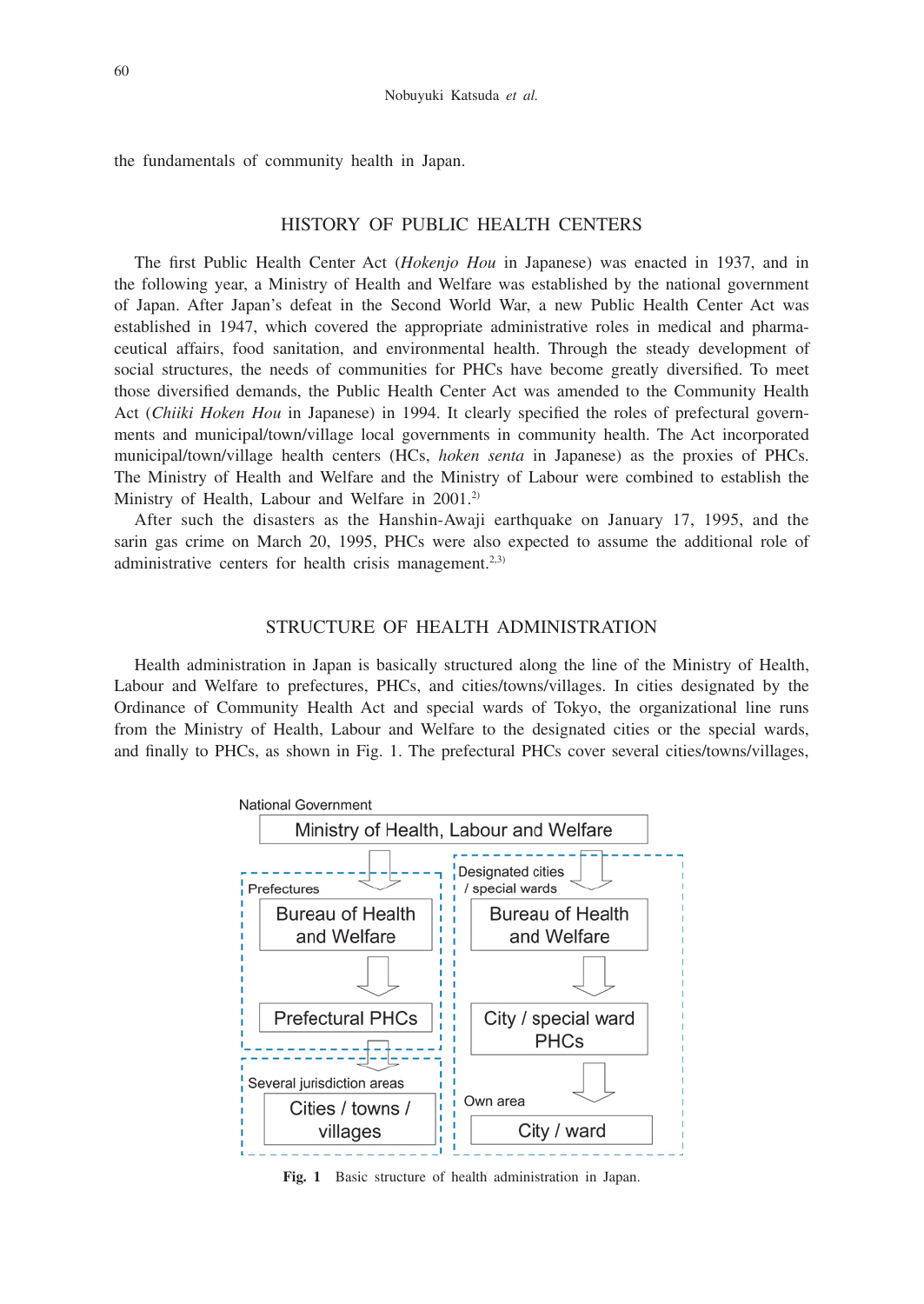while the PHCs of the designated cities and wards cover their own area. The roles of PHCs in designated cities and special wards are the same as those of prefectures.

The Ministry of Health, Labour and Welfare is responsible for public health pursuant to an Act determining the national standards. Prefectural governments establish the necessary criteria/ conditions on public health by prefectural ordinance. PHCs constitute an administrative agency empowered to execute that responsibility. All administrative units in Japan defined by city, ward, town, and village are under the jurisdiction of their respective PHCs.

# NUMBER OF PUBLIC HEALTH CENTERS

After the stock market collapse of 1993–1994, the government subsidies for PHCs started to decrease and were almost completely abolished by March, 2006, being replaced with the budgets of local governments.4) The Community Health Act was revised in 1994 and came into effect in 1997 to promote the unification of PHCs covering a small population. That Act included a policy<sup>5)</sup> whereby (1) PHCs have roles designed to improve and promote community health, (2) Prefectural PHCs are recommended to cover jurisdiction area with populations of about 300,000, (3) while cities with population over 300,000 are recommended to establish a PHC from their own budget.

According to this policy, prefectural PHCs with a small population have been integrated into a neighboring PHC, or are transferred to a municipal government with a population over 300,000.

The total number of PHCs in 1966 was 826, a figure maintained at approximately 850 until 1996.5) However, a decreasing trend has been observed since 1997 when the Community Health Act came into effect.

Table 1 shows the number of PHCs based on the level of local governments in  $1996^5$  and 2010.2) Prefectural PHCs have been steadily decreasing from 623 in 1996 to 374 in 2010. Cities owning at least one PHC increased from 35 to 66, while PHCs owned by cities decreased from 169 to 97. In 2010, the only cities with two or more PHCs were Sendai, Kawasaki, Nagoya and Fukuoka. The PHCs of Tokyo's 23 special wards decreased from 53 to 23 between 1996 and 2010. While the general rule is that one PHC serves 300,000 inhabitants, PHCs in Sapporo, Saitama, Kyoto, Osaka, Kobe, and Hiroshima each account for a population of over 1 million, while the PHC of Yokohama covers  $3.6$  million people.<sup>1,3)</sup> The number of medical doctors working in PHCs has been decreasing along with the number of PHCs, from 1,173 in 1997<sup>6</sup> to 840 in 2008.7)

| Level of government    | 1996 |            | 2010       |
|------------------------|------|------------|------------|
|                        | N    | <b>PHC</b> | <b>PHC</b> |
| Prefectures            | 47   | 623        | 374<br>47  |
| Designated cities      | 35   | 169        | 97<br>66   |
| Special wards of Tokyo | 23   | 53         | 23<br>23   |
| Total                  | 105  | 845        | 136<br>494 |

**Table 1** Number of public health centers (PHCs) in 1996 and 2010<sup>a)</sup>

a) A current list of PHCs is available at the homepage of the Japanese Association of Public Health Center Directors (*http://www.phcd.jp/HClist/HClist-top.html* in Japanese)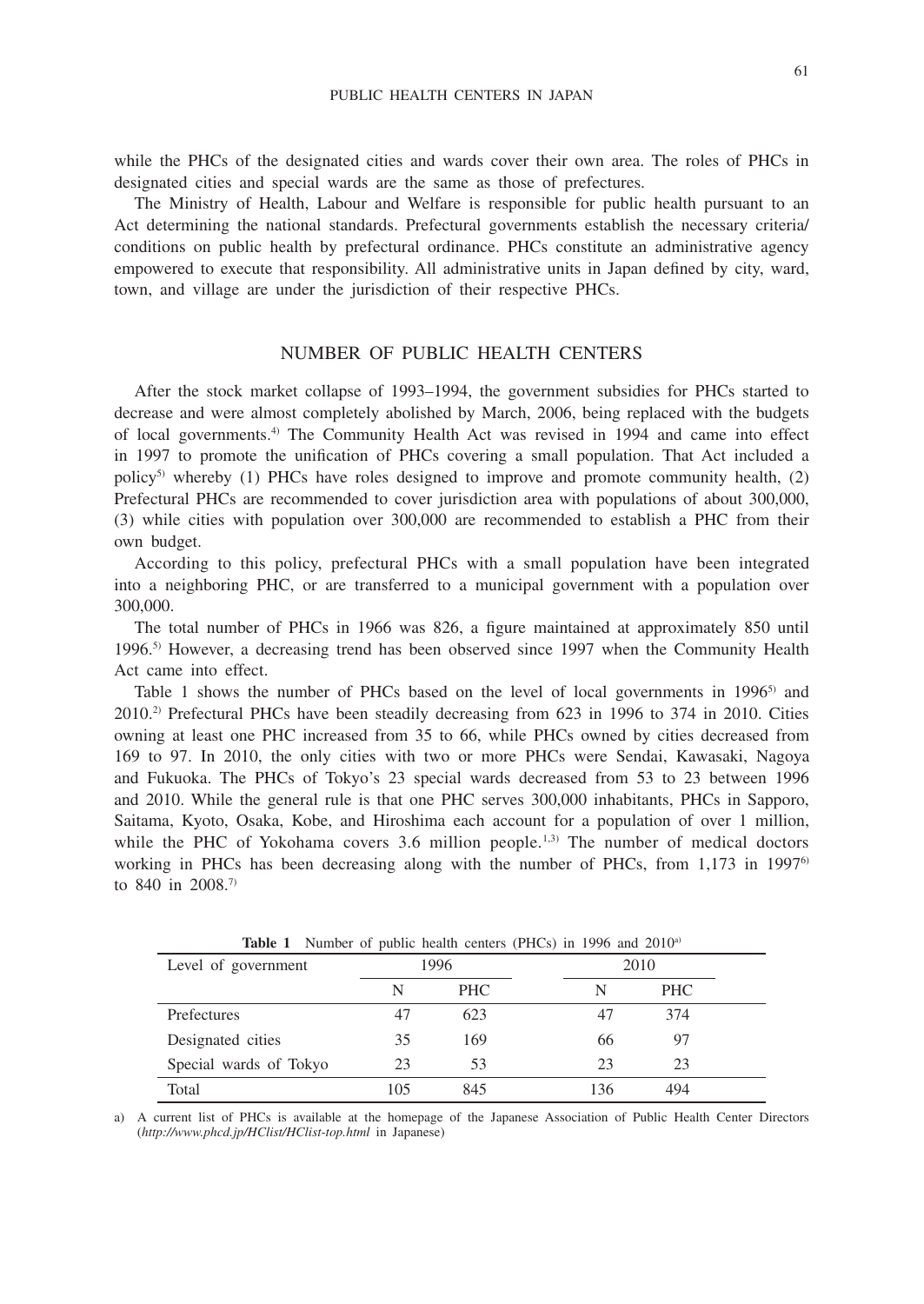# STRUCTURE OF PUBLIC HEALTH CENTERS

Since the population covered by one PHC varies from 10 thousand to over three million, the number of PHC staff also varies greatly. However, the structure of PHCs remains basically unchanged.

The director of a PHC must be a certified medical doctor. There are three divisions in a PHC under the director. The General Affairs Division (*Soumu-ka* in Japanese) has the responsibility for collecting vital statistical data and reporting them to the Ministry of Health, Labour, and Welfare. The supervision and auditing of medical facilities are also among the jobs of this division. The responsibility of the Life Environment Division (*Seikatsu Kankyo-ka* in Japanese) involves food safety assurance, sanitation of restaurants, hotels, performance halls, barber shops, beauty parlors, laundries, dry cleaners, public baths and pools. Supervision and auditing pharmaceutical facilities are also included in the responsibility.

The Health and Prevention Division (*Hoken Yobou-ka* in Japanese) covers such areas as infectious disease control, nutritional improvement, health check-ups and elderly care services.

PHC staff numbers vary depending on the size of the population. According to 2008 statistics  $(*http://www.e-stat.gov.jp/* in Japanese),<sup>7</sup> those numbers averaged 53.9 personnel per one PHC,$ including public health professionals such as 1.6 medical doctors, 0.2 dentists, 4.1 veterinarians, 5.3 pharmacists, 15.0 public health nurses, 0.1 midwives, 0.5 nurses, 2.3 dieticians, 1.6 laboratory technicians and 2.2 others.

# ROLES OF PUBLIC HEALTH CENTER DEFINED BY COMMUNITY HEALTH ACT

The roles of PHCs are set forth in the Community Health Act as follows.<sup>2)</sup>

- 1. Propagation and improvement of information on community health
- 2. Vital statistics and other statistics on community health
- 3. Improvement of dietary conditions and food sanitation
- 4. Environmental sanitation of housing, water supply, sewage, waste disposal and public cleaning
- 5. Medical and pharmaceutical affairs
- 6. Matters concerning public health nurses
- 7. Promotion and improvement of public medical services
- 8. Maternal, child, and elderly health
- 9. Dental health
- 10. Psychiatric health
- 11. Health of patients under long-term care due to incurable diseases
- 12. Prevention of diseases including acquired immune deficiency syndrome (AIDS), tuberculosis (TB), sexually transmitted diseases (STD), and other infectious diseases
- 13. Laboratory testing of sanitation/environment
- 14. Other measures to maintain/promote health in the community Additionally, PHCs are empowered to conduct the following.
- 1. Collection, summarization, and use of available information on community health
- 2. Surveys and studies on community health
- 3. Treatment of dental and other diseases designated by the Minister of Health, Labour and Welfare
- 4. Laboratory tests, and permission for doctors to conduct such tests in PHCs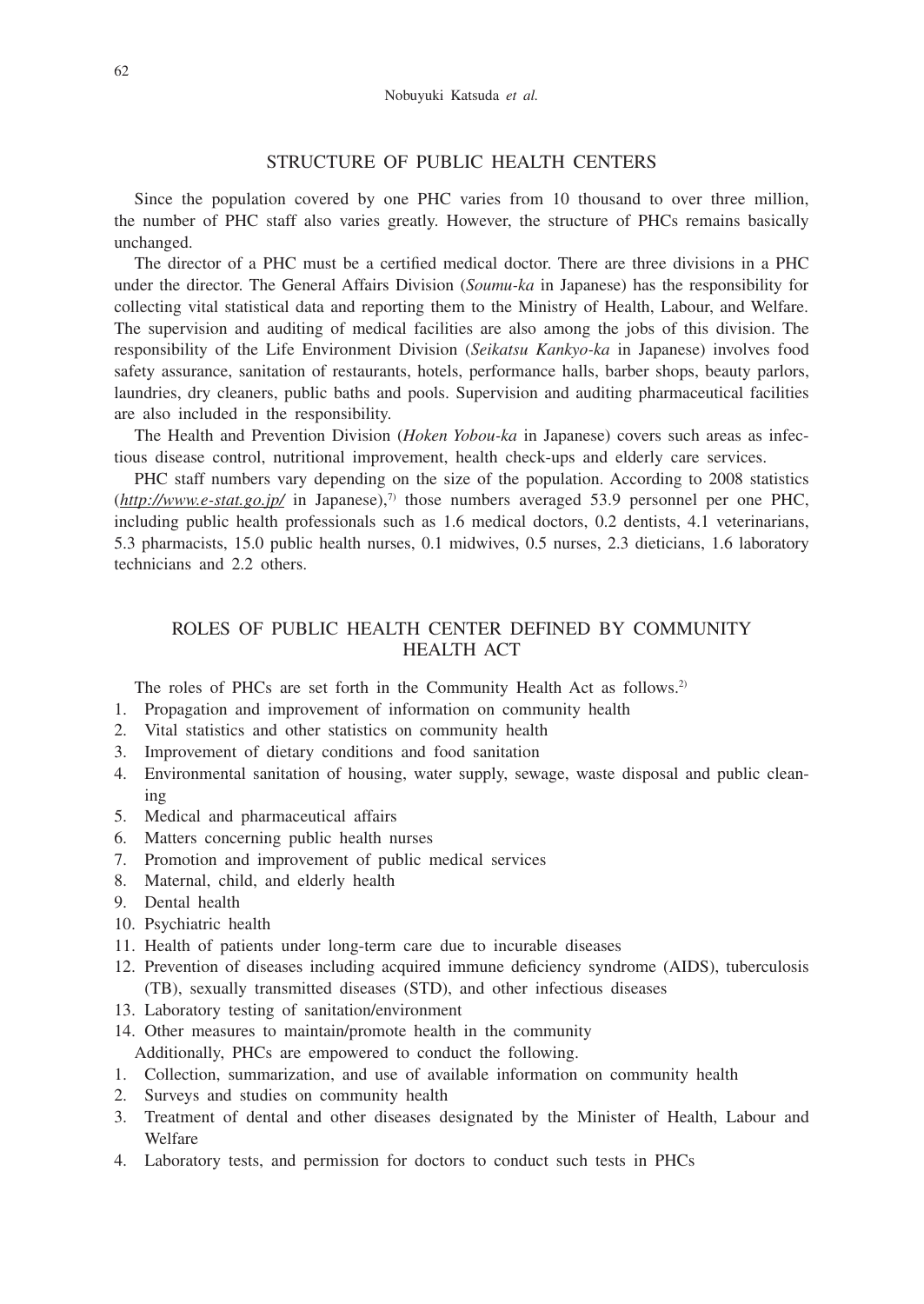Additionally, prefectural PHCs are responsible for improvement of communication among and technical support for local governments (city, town, and village).

### AUTHORIZED ENFORCEMENTS

Acts concerning public health empower local governments to conduct licensing and inspection of industries such as restaurants and food manufacturers, public facilities such as public bath houses, inns, hotels, cinemas, theaters, performance halls, barber shops, and beauty salons, laundries, and medical, dental and pharmaceutical facilities such as hospitals, clinics, dental offices, and pharmacies. To conduct licensing and inspections, PHCs employ various public health and medical professionals.

The Ministry of Health, Labour and Welfare determines (or indicates the standard models of) inspection checkpoints. For example, the size of inpatient rooms, width of corridors, numbers of hired medical staff (doctors, nurses, pharmacists, and so on) per patient, facilities and equipment to prevent the transmission of infectious diseases are checkpoints for medical facility inspection.<sup>8)</sup> In Japan, a hospital is defined by the Medical Service Act (*Iryou Hou* in Japanese) as a medical facility with more than 20 beds for inpatient care which is subject to on-site inspections by a PHC inspector, including a medical doctor.

For restaurants, the checklist includes a separate area for preparing meals, prescribed materials for floors and walls of cooking areas, a refrigerated facility, a hand-washing station with running water, a toilet also equipped with a hand-washing station with running water, equipment for the cleaning and disinfection of utensils, a disinfected water supply and drainage, a locker room for cooks, etc. Restaurants must designate one person as a food- sanitation supervisor, who has to attend a one-day lecture executed by PHC as a condition for the extension of the restaurant's business license. Such a business license is usually effective for 6 or 7 years.

The water of public bath houses must be disinfected with chlorine and replaced once a day. From 1998 to 2003 in Japan, 388 patrons, including 16 who died, were diagnosed with legionella, having been infected at public baths with a circulating water system.<sup>9)</sup> Thus PHCs are required to inspect the chloride concentration of bath water to determine whether legionella are not detected to measure for legionellosis. $9-11$ )

### TUBERCULOSIS CONTROLS

PHCs play a key role in anti-TB measures. TB used to be the leading cause of death as late as 1950, but it dropped to as low as 27th in rank by 2007.12) The incidence of TB cases in Japan decreased dramatically from 383,773 (402.2 per 100,000) in 1962 to 24,170 (19.0 per 100,000) in 2009,13) which was still high compared with other developed countries. Accordingly, TB remains one of the most important infectious diseases in Japan. The Tuberculosis Prevention Act (*Kekkaku Yobou Hou* in Japanese) was incorporated into the Infectious Disease Act (*Kansensyo Hou* in Japanese) in April, 2007, with TB being classified into a type 2 disease in the Act.<sup>14)</sup>

The Infectious Disease Act classifies targeted infectious diseases into five types according to the severity, infectivity and their transmission route. Type 1 is a group with the most serious infectious diseases such as Ebola hemorrhagic fever. Patients infected with type 1 or 2 infectious disease must be admitted to an isolation ward.14) In Japan, no type 1 or 2 diseases except TB have been reported. The isolation procedures are almost the same for all type 1 and 2 diseases.

Measures for TB mandated by the Infectious Disease Act are as follows. (1) Isolation of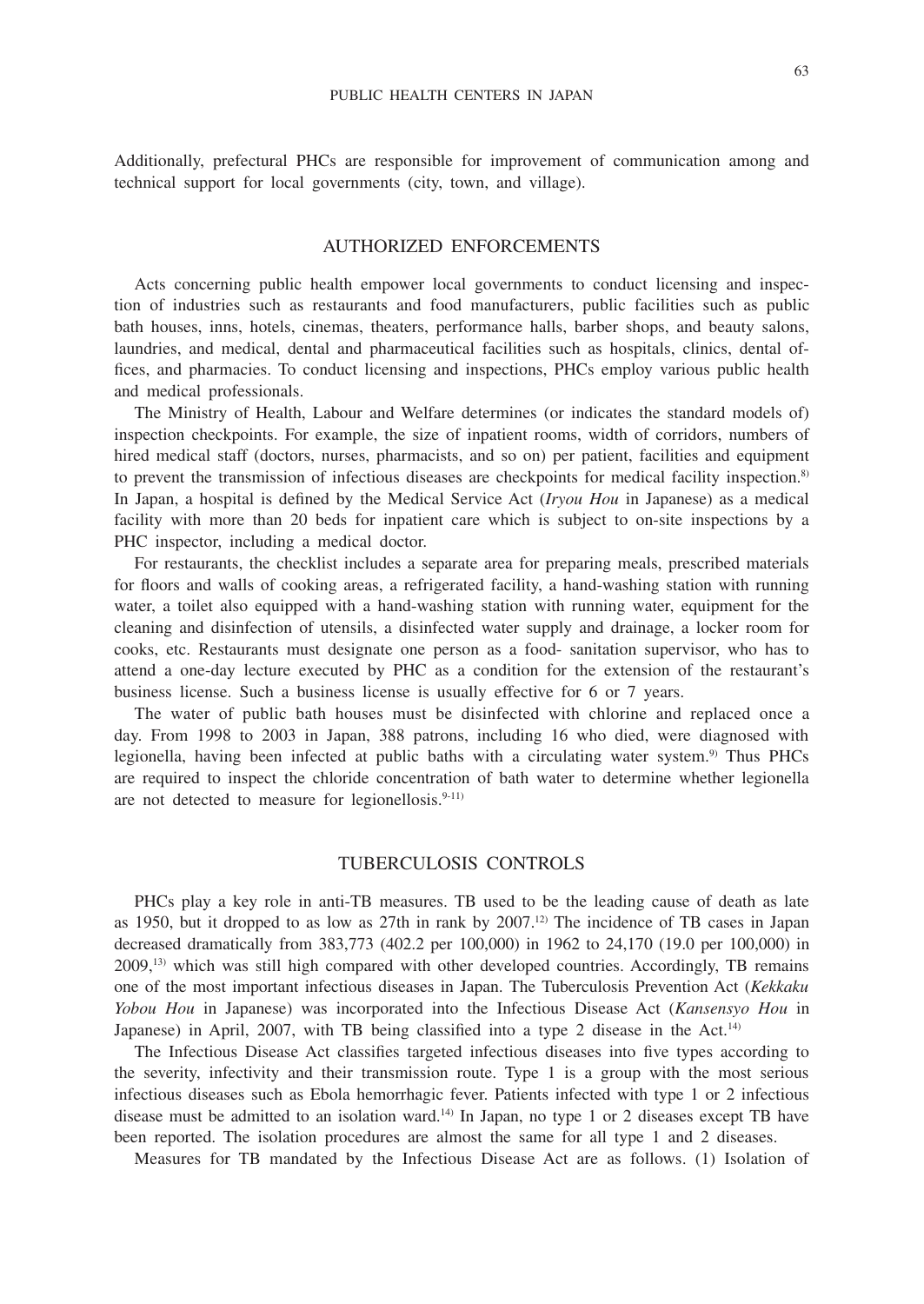infectious TB patients and in-patient treatments until verified non-infectious. (2) Health check-ups of those in close contact with infectious TB patients to prevent an outbreak. (3) Additional public subsidy of medical expense of TB to ensure the complete course of medical treatments. (4) Consultation with public health nurses regarding medical treatment as well as other TB issues. (5) An Infectious Disease Advisory Committee to protect patient's rights and to recommend treatments that meet the standard regime.

Signs of TB outbreaks trigger clinicians' notification to a nearby PHC. Public health nurses visit patients to collect information and to scrutinize those in contact with TB patients. The nurses provide information not only on medical treatment but also on associated matters such as financial support from the government.

A sputum smear is a very important test to assess a patient's infectiousness. In case of a positive TB bacilli sputum smear, the PHC staff recommends that the patient be admitted to a hospital with a TB isolation ward. Almost all patients voluntarily accept such a recommendation, although PHCs can order a maximum hospitalization of 72 hours for patients who refuse to cooperate, with any admission fees basically covered by a public subsidy. For a hospitalization exceeding 72 hours, permission of the Infectious Disease Advisory Committee is needed in advance for every 30 days of further hospitalization. Local governments must form an Infectious Disease Advisory Committee for any area governed by several PHCs. The committee includes medical doctors, lawyers and experts on human rights. Most patients become non-infectious verified by culture within 2–4 months after starting treatment.

To confirm a patient's continued medication to prevent a TB relapse and the emergence of multidrug resistance, WHO recommends they take their medication in the presence of a medical worker for 6 to 9 months (DOTS: directly observed treatment, short course), which is shorter than the one- to two-year course in a previous TB treatment.15,16) Sputum smear-positive patients are isolated and receive medication under the direct observation of nurses in the isolation ward. Public health nurses in PHCs also help and advise outpatients to continue taking their drugs.

PHCs investigate a patient's family, as well as other contacts in his/her school, workplace, and other locales, by administering a chest radiographs, tuberculin skin tests (TST), and/or Quantiferon TB (QFT), if necessary. In case patient's contacts prove TST/QFT-positive and chest radiographs negative, they are diagnosed as a case of latent TB infection, and PHCs recommend they receive a course of medication for 6 months to prevent symptomatic TB.17) Since most Japanese are routinely vaccinated several times during such programs, a positive TST without TB infection is quite common.18) Accordingly, QFT would prove more useful than a TST to diagnose TB infection.19,20)

### FOOD POISONING CONTROLS

The work of the food safety administration (http://www.mhlw.go.jp/english/topics/foodsafety/ index.html) is based on the Food Sanitation Act (*Shokuhin Eisei Hou* in Japanese) http://www. japaneselawtranslation.go.jp/?re=02) and other related Acts. The national government establishes the standards/specifications for food, food additives, and food labelling, having the authority to prohibit the sale of foods when they fail to meet the standards. In addition, the national government is in charge of the supervision and instructions for imported food. Food sanitation inspectors of each quarantine station carry out document examinations and inspections to verify whether the imported foods/products comply with the Food Sanitation Act. Prefectural governments establish the mandatory criteria/conditions on hygiene management for facilities serving foods, in accordance with prefectural ordinances.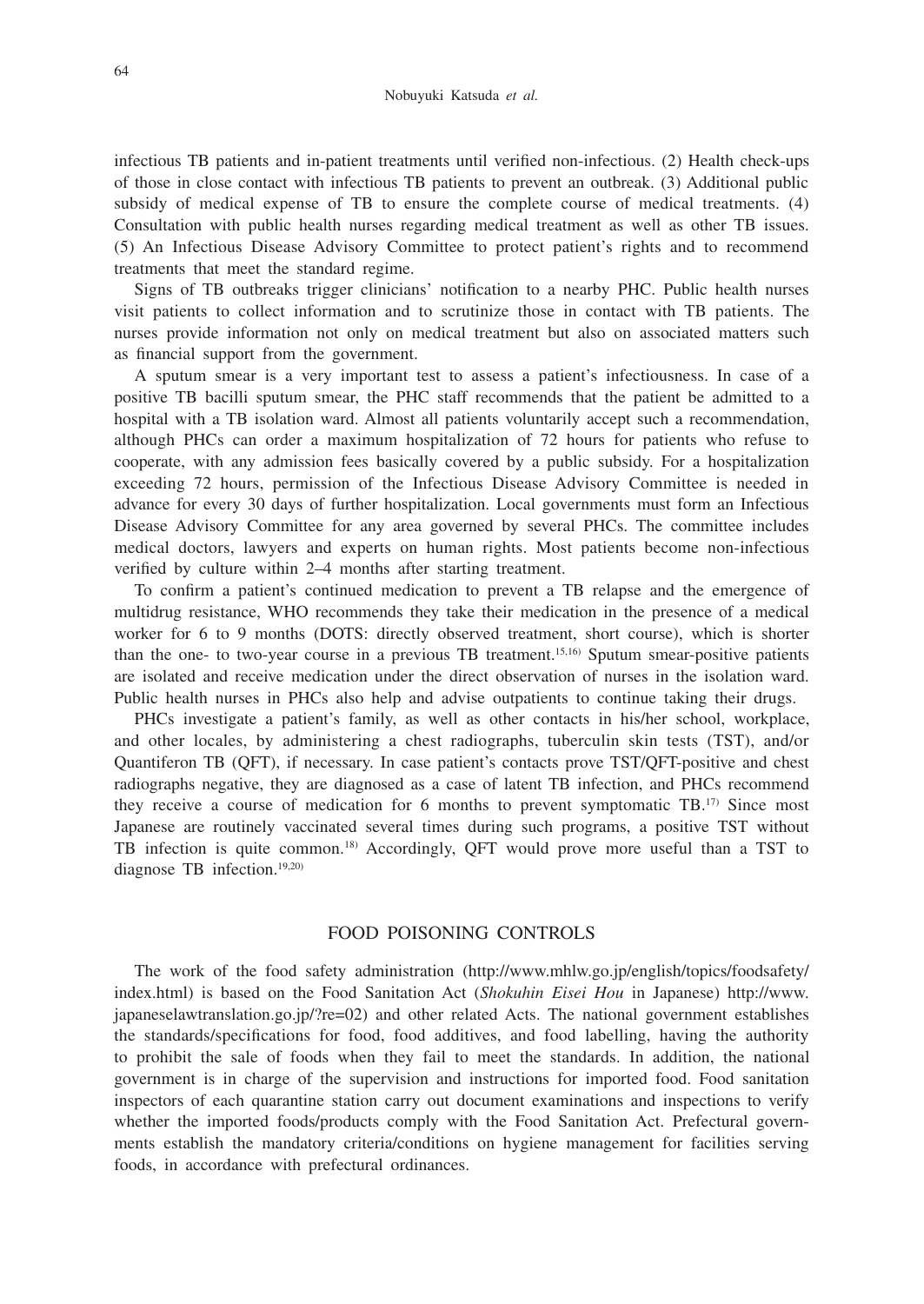PHCs grant licenses to restaurants or other businesses according to the prefectural ordinances, and are empowered to suspend licensed businesses if they violate the criteria/conditions of hygiene management defined by prefectural ordinances, and can order the disposal of foods that fail to meet the standards set by the national government. Food sanitation inspectors of PHCs visit grocery stores and food manufacturers to inspect the handling, labelling, and storage of foods. They collect food samples, and test them for contamination from bacteria, toxins, additives, artificial food coloring, genetically modified foods, antibiotics, and insecticides to verify whether they meet the standards. The cadre of food sanitation inspectors must include a medical doctor, a dentist, a pharmacist, a veterinarian, a certified dietitian, or university graduates who have majored in fishery science or agricultural chemistry.

Article 58 of the Food Sanitation Act requires that clinicians must notify the director of a PHC within 24 hours, once they have diagnosed anyone suspected of suffering from food poisoning. When notified by clinicians or restaurant customers, the PHC (1) conducts epidemiological investigations to trace suspicious foods, (2) collects samples from feces, urine, or vomitus of poisoned patients, conducts stool examination of food handlers<sup>21)</sup> and swabs of cooking facilities as well as food collections to test for possible causes including bacteria, viruses, chemical substances, toxins (shell fish, fish, and mushrooms), parasites (cryptosporisium and anisakis), etc.<sup>22,23)</sup>

It is to be expected that the identification of food poisoning only through the reports by clinicians will be incomplete. In 2009, 3,878 patients infected with Enterohemorrhagic Escherichia coli (EHEC) infection were notified thanks to the PHCs' disease reporting system, while those reported merely as possible food poisoning cases numbered only 181.24) Although the difference in the reported numbers between the food poisoning reporting system and the disease reporting system might be due to cases spread randomly by a person-to-person infection route, $^{25}$  it appears likely that there were many unreported patients with sporadic food poisoning. At the time of notification to PHCs through the disease reporting system, suspicious food had been usually abandoned due to 3–5 days latent period of the EHEC and so PHCs cannot collect suspicious food samples.

For school lunches and hospital food, preservation of samples for at least two weeks became mandatory after a massive outbreak of EHEC among schoolchildren in 1996.<sup>26)</sup>

In recent years, pulsed-field gel electrophoresis (PFGE) has become available to identify sporadic cases of diffuse food-borne outbreaks, including EHEC cases.<sup>27,28)</sup> A diffuse outbreak is a kind of food-borne dissemination, which occurs in separate regions or at different times when foods are stocked below freezing and widely distributed.29) In 2009, there were three diffuse outbreaks affecting geographically wide areas; two were caused through beefsteak restaurant chains spreading nationwide and one through a yakiniku (grilled sliced meat) restaurant chain in a metropolitan area.<sup>24)</sup>

According to the government's 2008 food poisoning reports, causes were identified for 93.4% of the 1,369 food poisoning outbreaks. Among those identified, 60.9% were bacterial in origin, mainly campylobacter and salmonella, while viruses (mainly the norovirus), caused 23.8% of the outbreaks and 50.5% of the cause-identified cases.30)

### HEALTH CENTERS

The HCs (*hoken senta* in Japanese) comprise sections of city/town/village levels of the local governments. Their roles are also described in the Community Health Act and they co-ordinate with PHCs for community health. Table 2 shows the differences between PHCs and HCs. Main medical staff in HCs includes public health nurses and dieticians, while PHCs employ various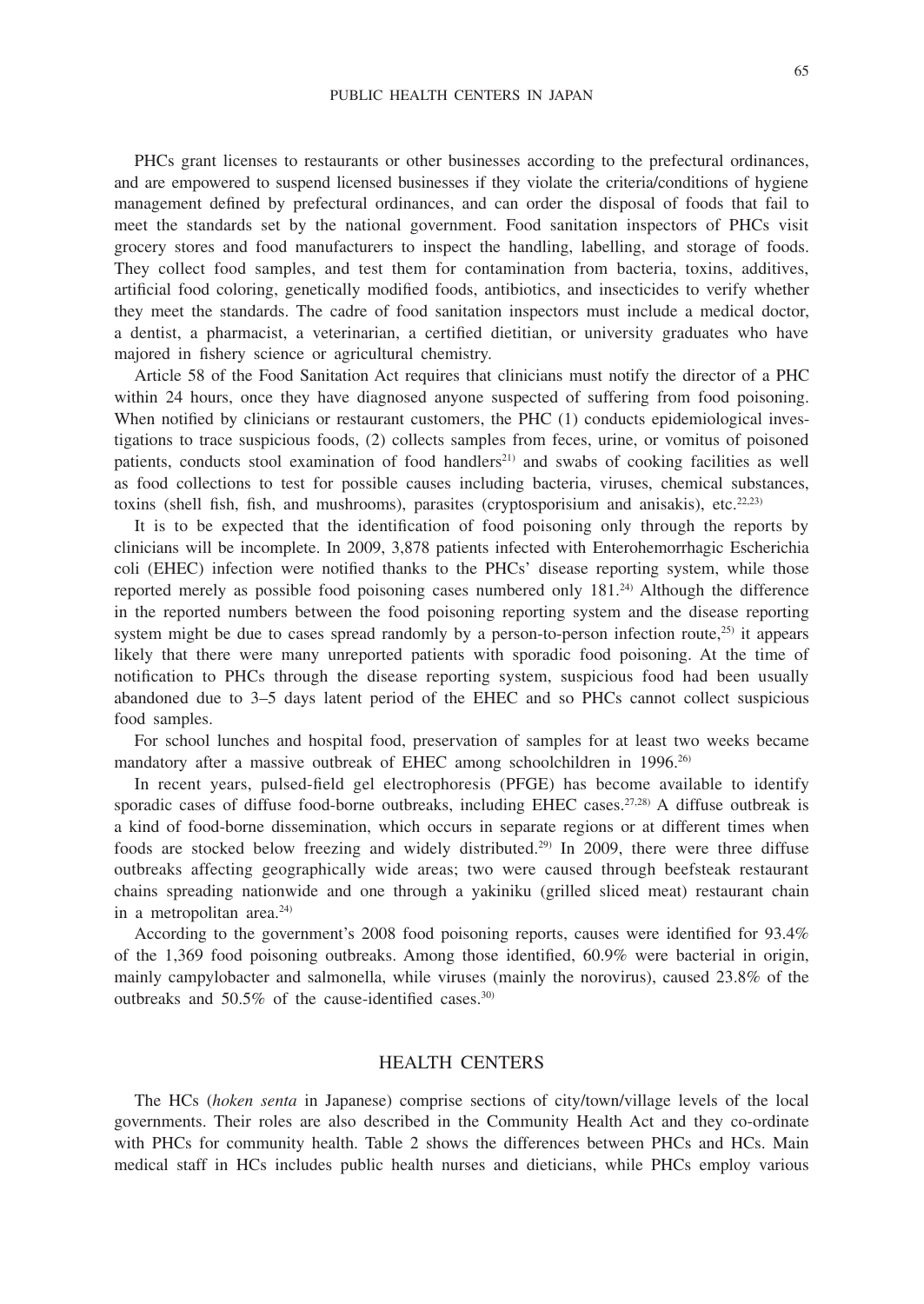|                           | <b>PHC</b>                                                                                   | HC                                |
|---------------------------|----------------------------------------------------------------------------------------------|-----------------------------------|
| Government level          | Prefecture, major city, and special<br>wards of Tokyo                                        | City, town, and village           |
| Director                  | Certified medical doctor                                                                     | No medical qualification          |
| Medical professional      | Medical doctor, dentist, pharmacist,<br>veterinarian, public health nurse,<br>dietician, etc | Public health nurse and dietician |
| Legal authority           | Supervision, audit, licensing, and<br>suspension of restaurants, medical<br>facilities, etc. | None                              |
| Health check-up           | For those in close contact with infec-<br>tious disease patients                             | For children                      |
| Vaccination <sup>a)</sup> | None                                                                                         | Oral polio and BCG                |
| Treatment b)              | Dental diseases and designated<br>diseases                                                   | No.                               |

**Table 2** Characteristics of public health centers (PHCs) and health centers (HCs) run by city/town/village governments

a) The Ministry of Health, Labour and Welfare recommends vaccination programs not at HCs, but at clinics or hospitals.

b) Although Okinawa prefectural PHC treated tuberculosis in the past, no other PHCs have conducted such treatments to date.

medical professionals including medical doctors. Maternal and child health are the main focus of HCs, which include health check-ups of children, vaccinations of polio and BCG for children and a mother-child handbook which is distributed free to pregnant women when they report their pregnancy to HCs. In 2008, 2,726 HCs with 26,129 personnel including 16,525 public health nurses and 2,357 dieticians were administered by cities/towns/villages throughout Japan.<sup>31)</sup>

### **CONCLUSIONS**

It is widely recognized that prompt and appropriate measures against crises threatening health are essential in any community; PHCs play key roles in taking such measures. As described in this article, the responsibilities of PHCs extend into many fields. To ensure those measures are effective, sufficient numbers of public health professionals, especially medical doctors, are needed in PHCs. Public health researchers are responsible for advocating the maintenance and extension of the PHC system. This article has described in English the outline of the structure and roles of PHCs, which will facilitate the exchange of information among their counterparts in other countries.

#### **REFERENCES**

- 1) Hayasaka S, Murata C, Shibata Y, Noda T, Ojima T. Decreasing number of public health centres (hokenjyo) in Japan. *Public Health*, 2009; 123: 194–195.
- 2) Health and Welfare Statistics Association. Outline of health administration activities. *J HealthWelf Stat*, 2010 (in Japanese); 57: 16–26.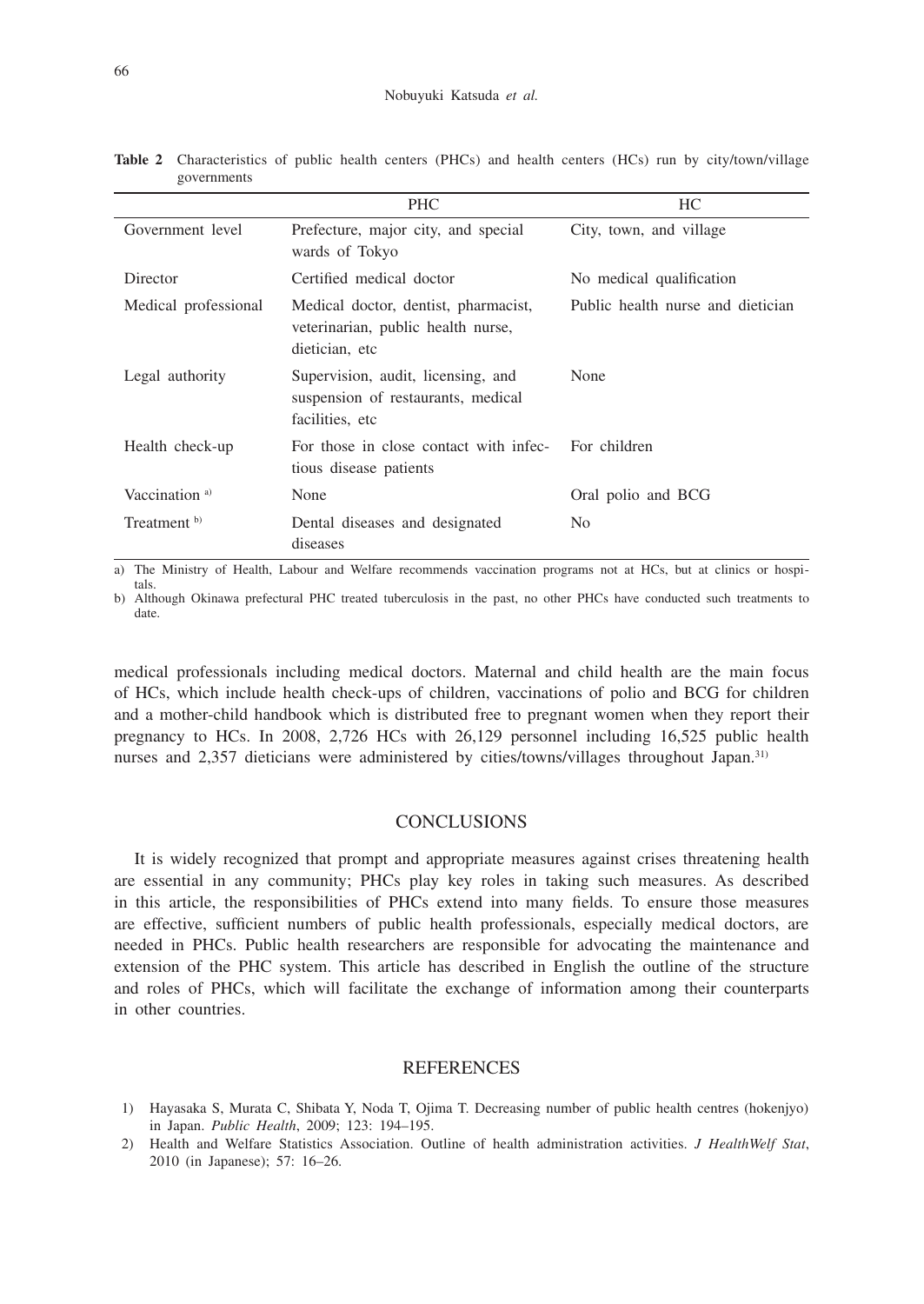- 3) Fujimoto S. Organization of Public Health Centers for health crisis management. *J HealthWelf Stat*, 2009 (in Japanese); 56: 10–19.
- 4) Health and Welfare Statistics Association. Finance of Public Health. *J HealthWelf Stat*, 2006 (in Japanese); 53: 14–15.
- 5) Otuki K. Public health centers: numbers and activities of public health centers. *Jpn J Public Health*, 2010 (in Japanese); 57:561–570.
- 6) Department of statistics and information of Ministry of Health, Labour and Welfare. Numbers of full-time employees of Public Health Centers. *Report on Community Health and Health Services 1997*, pp.454–455, 1999, (in Japanese), Health and Welfare Statistics Association, Tokyo.
- 7) Department of statistics and information of Ministry of Health, Labour and Welfare. Numbers of full-time employees of Public Health Centers, *Report on Community Health and Health Services 2008 (volume1)*, pp.418–425, 2010, (in Japanese), Health and Welfare Statistics Association, Tokyo.
- 8) Tanaka T, Takahashi H, Kobayashi JM, Ohyama T, Okabe N. A nosocomial outbreak of febrile bloodstream infection caused by heparinized-saline contaminated with *Serratia marcescens*, Tokyo, 2002. *Jpn J Infect Dis*, 2004; 57: 189–192.
- 9) Ogawa M. Measures for circulating bath infection. *Handbook of Legionnaires' disease*, edited by Saitou A. pp.231–241, 2003, (in Japanese) Japanese Medical Journal, Tokyo.
- 10) Nakamura H, Yagyu H, Kishi K, Tsuchida F, Oh-Ishi S, Yamaguchi K, Matsuoka T. A large outbreak of Legionnaires' disease due to an inadequate circulating and filtration system for bath water epidemiologic manifestations. *Intern Med*, 2003; 42: 806–811.
- 11) Kuroki T, Ishihara T, Ito K, Kura F. Bathwater-associated cases of legionellosis in Japan, with a special focus on Legionella concentrations in water. *Jpn J Infect Dis*, 2009; 62: 201–205.
- 12) Japan Anti-Tuberculosis Association. Trend of death cause ranking in Japan. *STATISTICS OF TB 2010*, p.24, 2010, Anti-Tuberculosis Association, Tokyo (in Japanese).
- 13) Japan Anti-Tuberculosis Association. Trend of incidence rate of tuberculosis in Japan. S*TATISTICS OF TB 2010*, p.24, 2010, Japan Anti-Tuberculosis Association, Tokyo (in Japanese).
- 14) National Institute of Infectious Diseases. Amendment of the Infectious Diseases Control Law. *IASR*, 28: pp.185–188, 2007, National Institute of Infectious Diseases, Tokyo.
- 15) WHO publication on tuberculosis. Pursue high-quality DOTS expansion and enhancement, Stop TB strategy 2006, pp.9–11, 2006, WHO, Geneva.
- 16) Narita T, Kobayashi N. Development and perspectives of community DOTS. *Kekkaku*, 2009; 84: 187–201 (in Japanese).
- 17) The National Tuberculosis Controllers Association and CDC. Guidelines for the investigation of contacts of persons with infectious tuberculosis. Recommendations from the National Tuberculosis Controllers Association and CDC. *MMWR Recomm Rep*, 2005; 54(RR-15): 1–47.
- 18) Yamamoto S, Yamamoto T. Historical review of BCG vaccine in Japan. *Jpn J Infect Dis*, 2007; 60: 331–336.
- 19) Yoshiyama T, Harada N, Higuchi K, Sekiya Y, Uchimura K. Use of the QuantiFERON®-TB Gold test for screening tuberculosis contacts and predicting active disease. *Int J Tuberc Lung Dis*, 2010; 14: 819–827.
- 20) Mazurek GH, Jereb J, Lobue P, Iademarco MF, Metchock B, Vernon A. Guidelines for using the QuantiFERON®-TB Gold Test for detecting Mycobacterium tuberculosis infection, United States. *MMWR Recomm Rep*, 2005; 54(RR15); 49–55. Erratum in *MMWR* Morb Mortal Wkly Rep, 2005; 54: 1288.
- 21) Ozawa K, Oka T, Takeda N, Hansman GS. Norovirus infections in symptomatic and asymptomatic food handlers in Japan. *J Clin Microbiol*, 2007; 45: 3996–4005.
- 22) Yoshida H, Matsuo M, Miyoshi T, Uchino K, Nakaguchi H, Fukumoto T, Teranaka Y, Tanaka T. An outbreak of cryptosporidiosis suspected to be related to contaminated food, October 2006, Sakai City, *Japan. Jpn J Infect Dis*, 2007: 60: 405–407.
- 23) Kitamoto M, Kito K, Niimi Y, Shoda S, Takamura A, Hiramatsu T, Akashi T, Yokoi Y, Hirano H, Hosokawa M, Yamamoto A, Agata N, Hamajima N. Food poisoning by *Staphyloccocus aureus* at a university festival. *Jpn J Infect Dis*, 2009; 62: 242–243.
- 24) National Institute of Infectious Diseases. Enterohemorrhagic Escherichia coli infection in Japan as of May 2010, *IASR*, 31, pp.152–153, 2010, National Institute of Infectious Diseases, Tokyo.
- 25) Kanazawa Y, Ishikawa T, Shimizu K, Inaba S. Enterohemorrhagic Escherichia coli outbreaks in nursery and primary schools. *Jpn J Infect Dis*, 2007; 60: 326–327.
- 26) Michino H, Araki K, Minami S, Takaya S, Sakai N, Miyazaki M, Ono A, Yanagawa H. Massive outbreak of Escherichia coli O157:H7 infection in schoolchildren in Sakai City, Japan, associated with consumption of white radish sprouts. *Am J Epidemiol*, 1999; 150: 787–796.